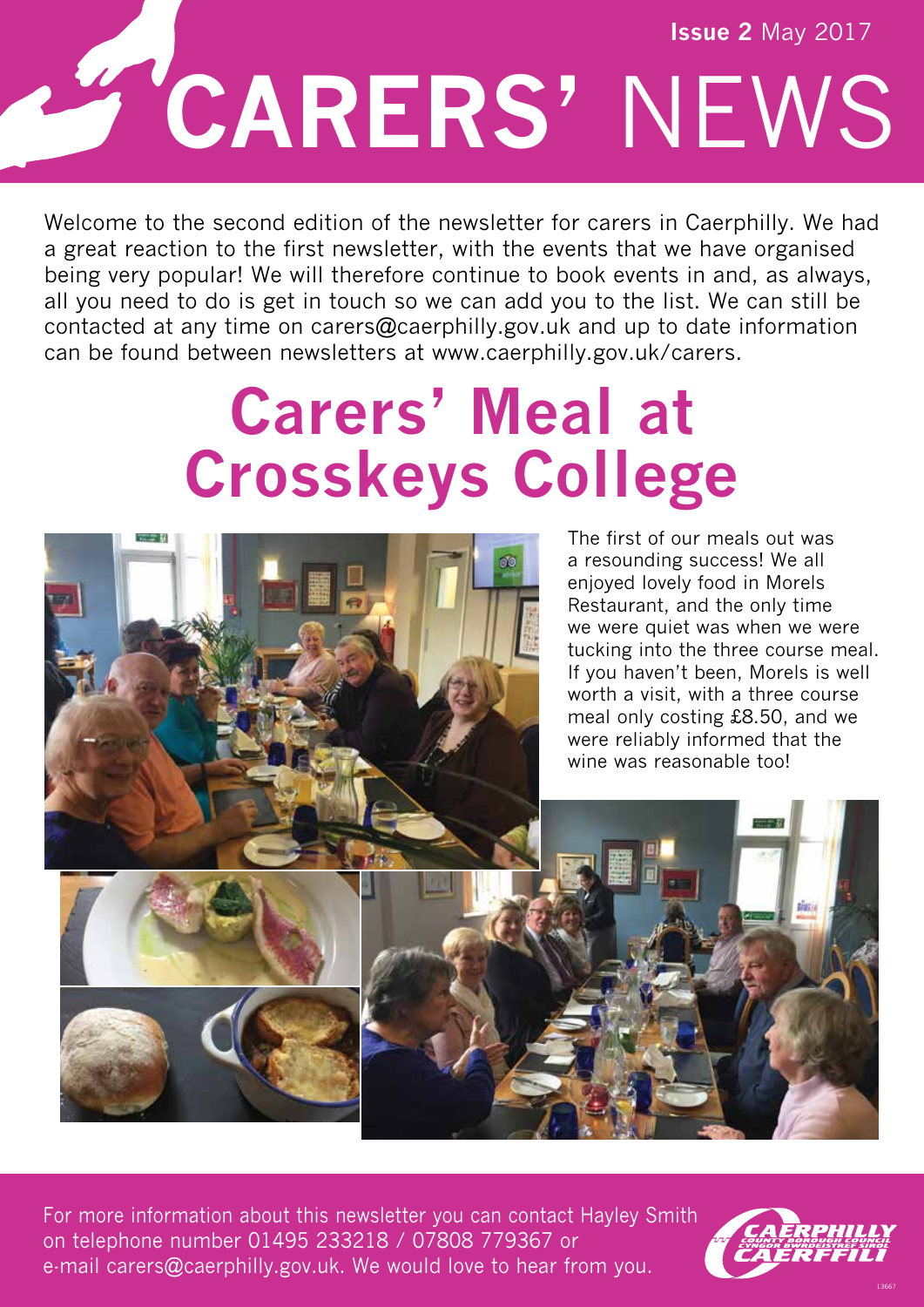### **Events and Activities**



Fancy a trip to the theatre? We have booked a small number of tickets to attend a showing of Grease at Wales Millennium Centre, Cardiff Bay on Wednesday 26th July 2017 at 7:30pm. Please note that these tickets are for carers only. Contact us for details.



Don't forget, we still have a couple of places left for our other meal at Ystrad Mynach College (Scholars Restaurant) on Thursday 18th May 2017 at 12:30pm. All spaces for afternoon tea at Grazing Ground, Caerphilly on Wednesday 10th May 2017 have now gone, but afternoon teas have been so popular that we will organise others for later in the year.

We have booked a trip to the seaside on Wednesday 24th May 2017. Please come along and play games in the arcades, ride on the fairground rides and take a walk along the beautiful coastline. More importantly, enjoy a lovely bag of chips! Pick up points will be arranged based on interest, leaving at around 10am and departing from Barry Island at around 3pm. Contact us to book a place.

Due to the success of our meal at Crosskeys College, we have booked the next dining experience at Nant Restaurant, Coleg y Cymoedd, Nantgarw CF15 7QY on Thursday 25th May 2017 at 6:30pm. Contact us for details.

Come along and join us for a game of ten pin bowling on Thursday 6th July 2017 at 6pm, held at Tenpin Cardiff, Parc Nantgarw, Treforest Industrial Estate, Nantgarw, Caerphilly CF15 7QX. Food and a drink will be provided. There are limited spaces, so contact us to book a place.

More will be arranged please visit our website (www.caerphilly.gov.uk/carers ) or join our Facebook group (details at the end of the newsletter). With all of our activities, priority will be given to those who have not attended previously.

At our support groups (www.caerphilly.gov.uk/ carers for more information), we have been asking those of you that attend what kinds of things you would like to see more of. Pamper sessions, theatre trips, wine tasting, meals and rugby tickets have all come up, so we are doing our best for the rest of the year to accommodate these requests. We've also had some other really good ideas about more activities on weekends and evenings for those of you that work or are in school or college, which we have definitely taken on board.

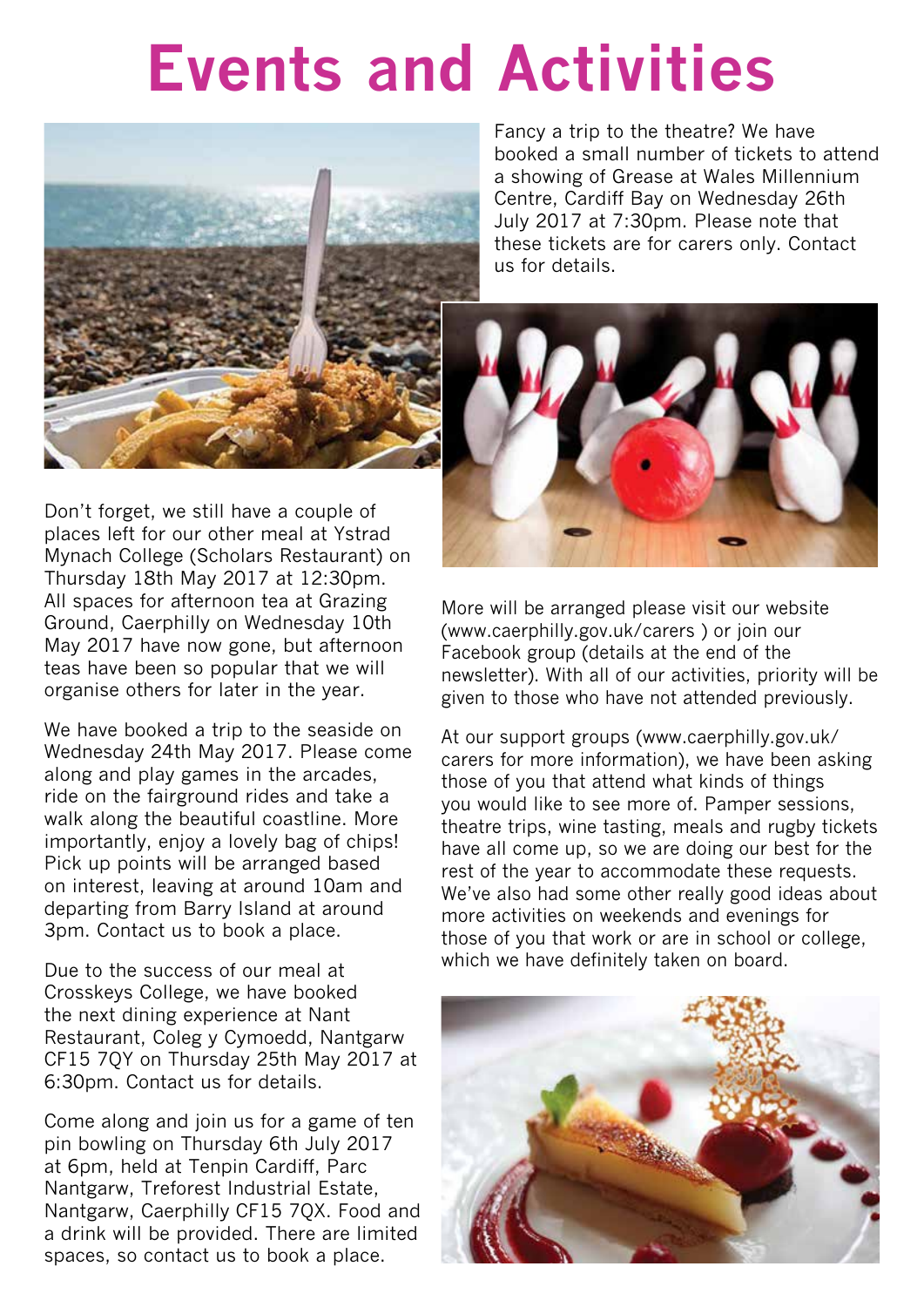## **Carers' Week 2017**

Which leads us nicely into carers' week. In previous years, events have been held during the working week. The official dates are 12th to 18th June 2017 but we recognise that carers don't always have the capacity to attend Monday to Friday 9am – 5pm, so we thought in Caerphilly we'd do something a little bit different this year.

Our launch event for carers of all ages will take place on Saturday 10th June 2017 from 11am – 3pm at Ysgol Gymraeg Caerffili, Pontygwindy Road, Caerphilly CF83 3HG. The day will be a celebration of the important work that our carers do and will include food, activities, entertainment and, most of all, fun!

On Monday 12th June 2017 we will be visiting local supermarkets promoting support for carers and hopefully meeting with carers we don't yet know. We will also be attending the North Resource Centre in Rhymney on the morning of Wednesday 14th June 2017 to do the same.

On Tuesday 13th June 2017, from 10am – 2pm, we will relaunch our carers' emergency card, as well as having information, advice and assistance about other resources available to carers at Shappelles, New Cottage, The Boot,



Maesycwmmer, Hengoed CF82 7PR. We will be providing food and refreshments and we will have local students attending to pamper you on the day.

The week will finish with a relaxing afternoon tea on Wednesday 14th June 2017 from 1:30pm – 3:30pm. We have booked The New Forge, Brynhoward Terrace, Oakdale, Blackwood NP12 0LG. Please contact us to book a place, as spaces are limited.

# **Young Carers**

Barnardo's Young Carers Project provides support for young carers and young adult carers up to the age of 25 in the Caerphilly Borough.

To contact Barnardo's please ring 01633 612712 or e-mail: caerservices@barnardos.org,uk For more information, the website address is www.barnardos.org.uk

## **Testimonials**

This part of the newsletter is all about the feedback we've received so far. We had a great comment about the solicitor that attended our Carers' Rights Day from one of our carers. She was able to sort out some legal stuff as a result of meeting the solicitor in November at our event. We've also had several carers compliment us on the number of things going on in Caerphilly for carers at the moment and the information being shared. We hope that this continues to grow!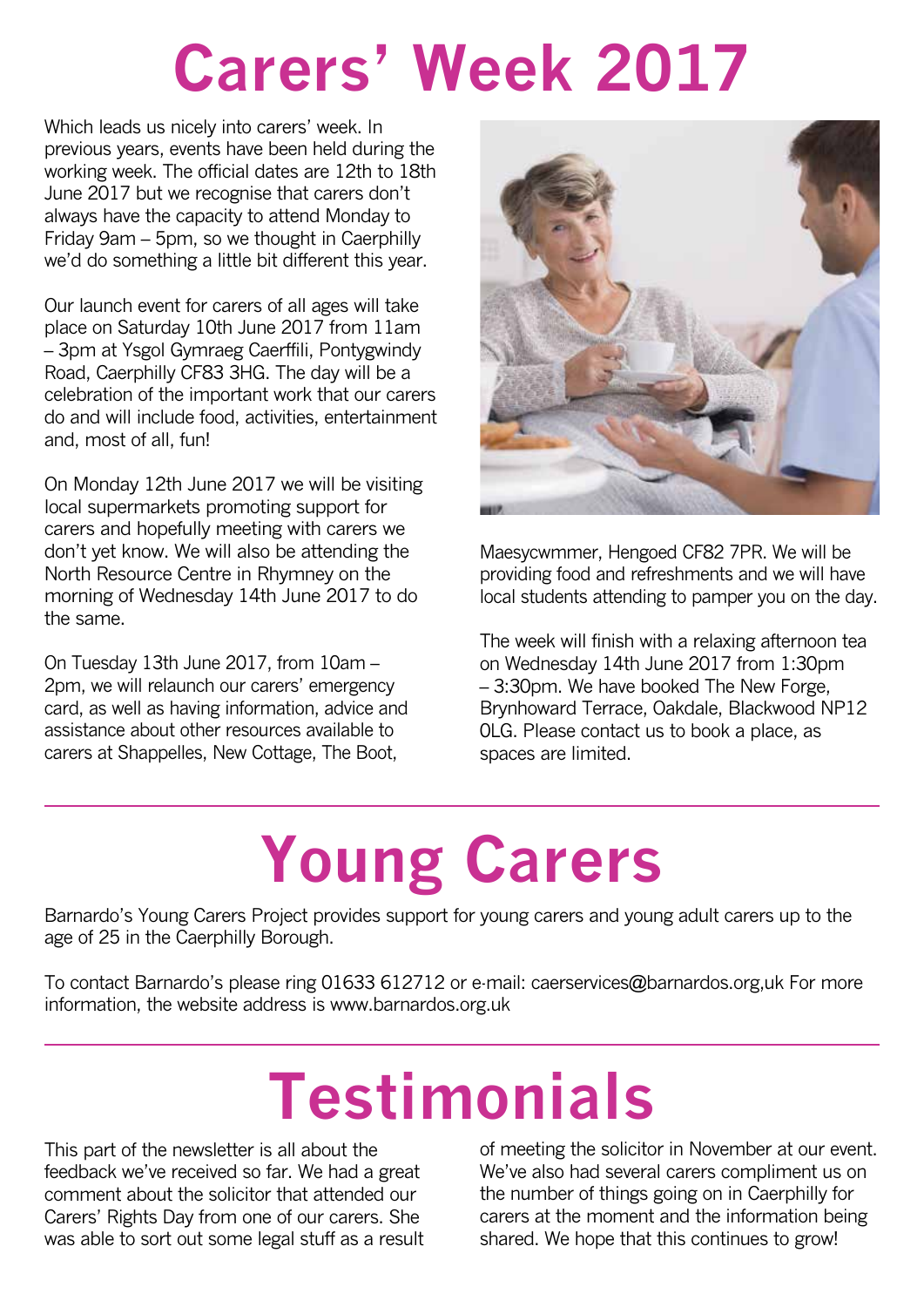## **Carers' Groups**

Just a reminder about our groups, which are growing each month. These are:

#### **Caerphilly**

The Caerphilly carers' support group will meet on the first Friday of the month from 2pm – 3:30pm in Caerphilly Library, The Twyn, Caerphilly CF83 1JL. Please come and join us for a tea or coffee and biscuit, where you can chat with others who have experience of a caring role.

#### **Risca**

The Risca carers' support group will meet on the second Thursday of the month from 2pm – 3:30pm in Risca Library, Unit B, Risca Palace, 75 Tredegar Street, Risca NP11 6BW. Please come and join us for a tea or coffee and biscuit, where you can chat with others who have experience of a caring role.

#### **Rhymney**

The Rhymney carers' support group will meet on the third Wednesday of the month from 11am – 12:30pm in Rhymney Library, Victoria Road, Rhymney NP22 5NU. Please come and join us for a tea or coffee and biscuit, where you can chat with others who have experience of a caring role.

#### **Blackwood**

The Blackwood carers' support group will meet on the last Tuesday of the month 1pm – 2:30pm in the Markham Meeting Room, Blackwood Miners Institute, High Street, Blackwood, NP12 1BB. Please come and join us and you can chat with others who have experience of a caring role.

## **Other Groups**

#### **Movement & Memories**

This is an exciting new group designed to support people with memory problems. It is a fun activity which draws on reminiscence, music and gentle movement. If your loved one has memory problems bring them along to this group; you can stay or use the hairdressers, café, or beautician (20%off for carers on first visit) on site. To be held on the first Thursday of the month from 2pm – 4pm at Creazione Caerphilly, Sparks House, Western Industrial Estate, Caerphilly CF83 1BQ. First session 4th May 2017. Sessions cost £5, drinks and biscuits provided.

#### **A Lifetime of Memories**

This is another new group organised in conjunction with the Memory Team from the Health Service. The group is a fun, relaxed activity, and will use reminiscence to share life experiences, memories and stories from the past. Bring your loved one along and join in, or you can take some time out for yourself while they enjoy the activities. To be held on the first



Tuesday of the month from 2:30pm – 4pm at Cwmgelli Lodge, Lon Pennant, Blackwood NP12 1BR. First session 2nd May 2017. There is no cost and drinks and biscuits are provided. For more information please contact Natalie Flowers on 01443 802414.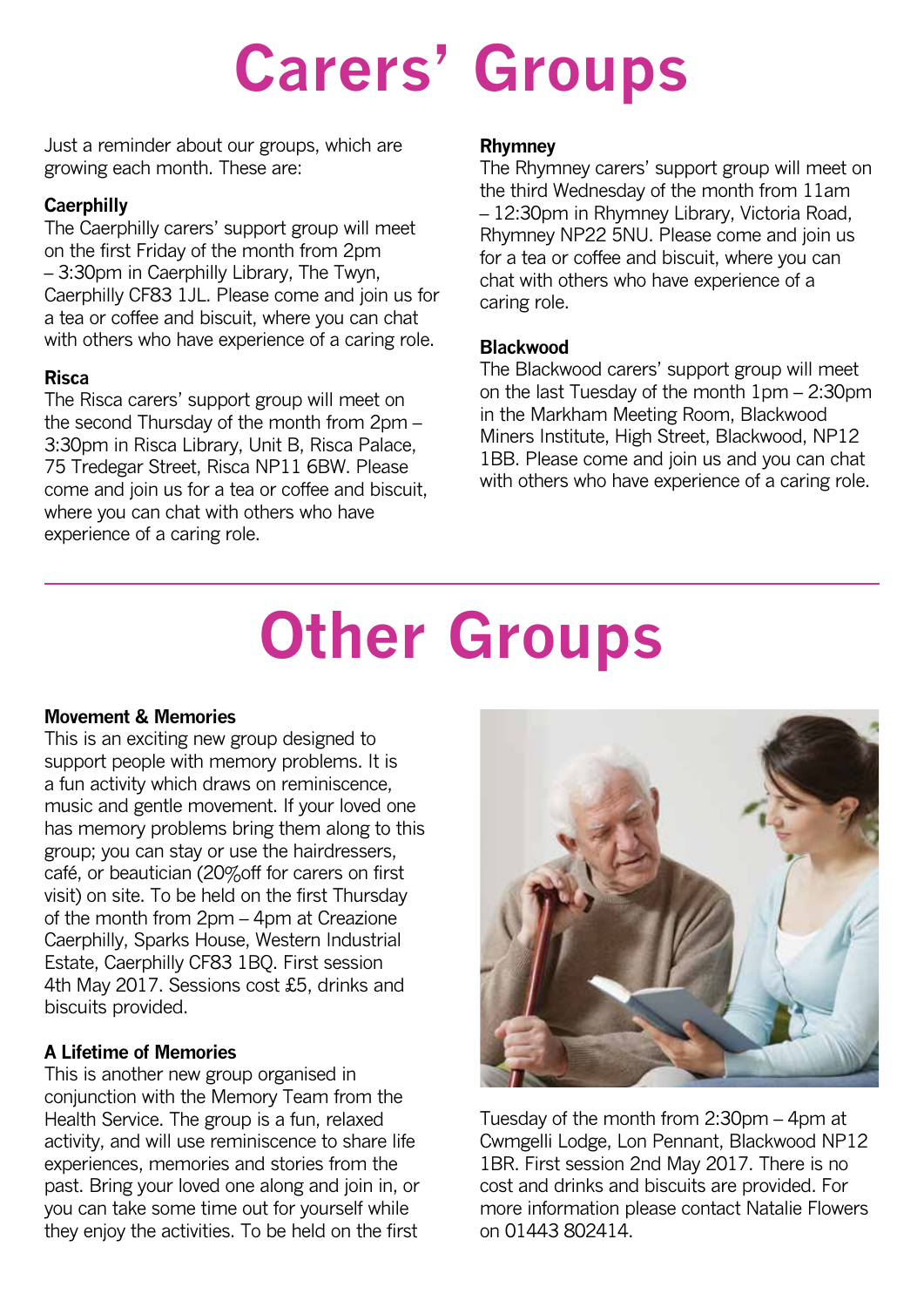### **Resources**



We have a private Facebook group set up with over 50 members. This has been really good for sharing information and promoting our events and groups with carers, but has also been successful for carers sharing information between themselves. If you would like to join, and are a member of Facebook, just drop us a quick e-mail on carers@caerphilly.gov.uk and we will send you an invite.

We are also conscious that those of you not on e-mail may not receive information as soon as those who are. To remedy this, we are piloting a text message service. Simply text us your mobile number and we will share events and activities with you in real time.

We were recently told about a book called "The Power of Now" by Eckhart Tolle that had helped a carer that attends one of our support groups. We found them for such a good price that we've purchased 20 copies so if you would like to borrow a copy, just let us know, or come along to one of our groups as we will have copies with us. Dates of all our groups can be found here: www.caerphilly.gov.uk/carers - just check the tab marked "events".

**Register for online resources here:**  www.carersdigital.org

This will take you to **Digital Resource for Carers**, an online platform that brings together Carers UK's digital products and online resources with additional information and support resources on a single webpage aimed at supporting people with caring responsibilities. You can dip in and out this page as often as you want and use the resources at your own pace. (The free access code to sign up is **DGTL3562**)

#### **Sense Cymru**

TouchBase Wales is Sense Cymru's first community support base for adults with a multi- sensory impairment, or a single-sensory impairment with additional needs. They provide a range of support to help people develop skills and link in with the local community, providing opportunities to:

- Meet other people
- Develop friendships, skills and connections
- Develop and deepen a sense of belonging

**For more information please contact:** TouchBase Wales, Caerphilly Business Park, Van Road, Caerphilly, CF83 3ED Tel: 0300 330 9280 Email: cymruenquiries@sense.org.uk Website: www.sense.org.uk

#### **Small Grants Scheme**

We currently have a small amount of money available to assist carers in their caring role. Carers can apply for money for various things, such as household equipment, driving lessons, short breaks and help with new skills. Please get in touch for an application form.